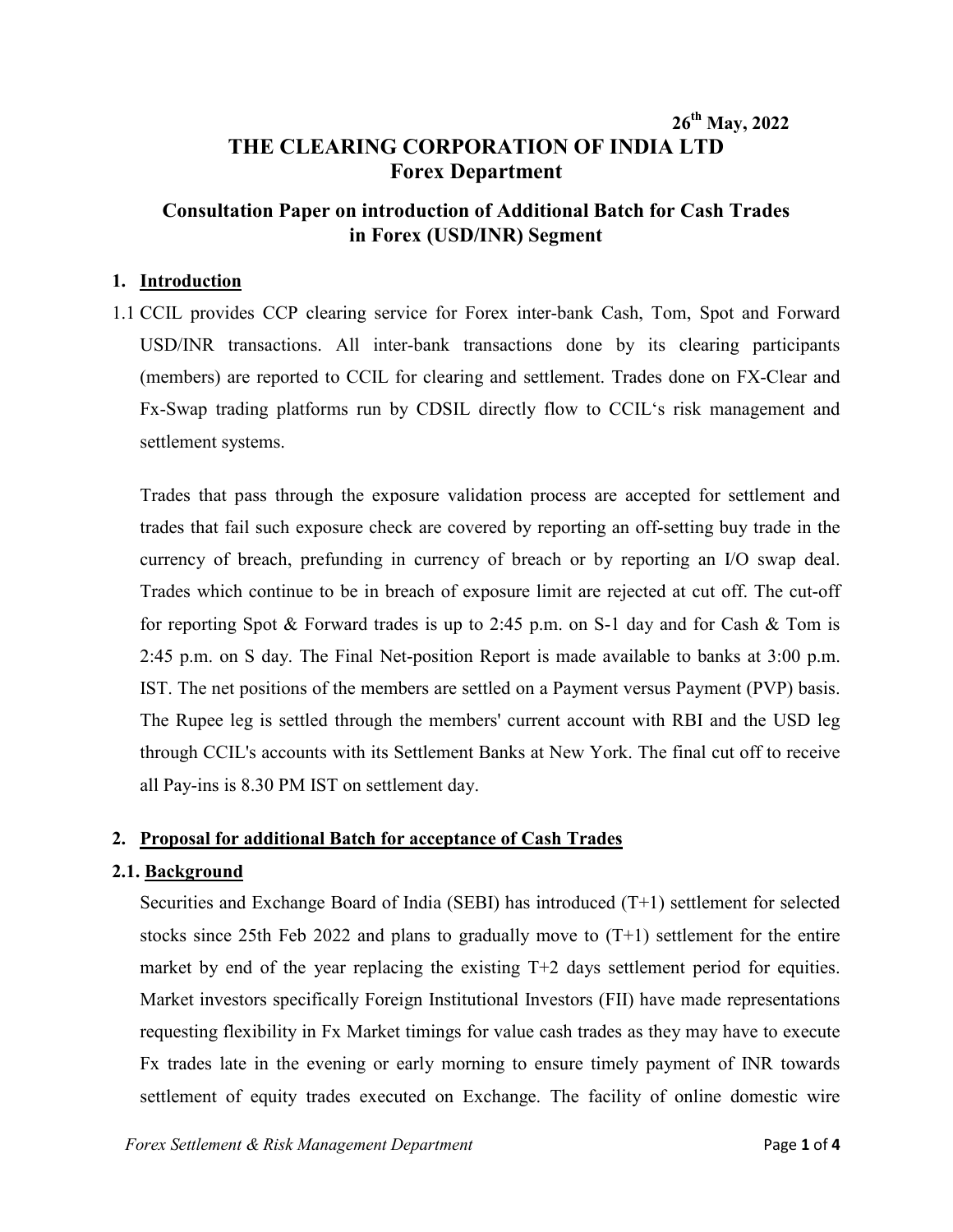transfer under RTGS facility is now available round the clock and rupee settlement is possible anytime on all days.

In consideration of the above, members have requested FEDAI to alter the Rules to enable members to undertake Fx value cash trades outside normal market hours.

FEDAI Technical Advisory Committee (TAC) discussed Fx Market timings for value cash Fx trades in its meeting held on 11th January 2022 and have agreed to the extension of market timing beyond market hours.

#### **2.2 Clearing Process**

- 2.2.1 In view of the above, a detailed analysis of the Cash trades done beyond 3:00 p.m. in March, 2022 was carried out and it was observed that around 90% of the total cash deals are traded before 3.00 p.m. Thus, around 10% of the total Cash deals are traded after 3:00 p.m. and settled bilaterally, of which around 9% are traded between 3:00 to 4:30 p.m. and 1% are traded beyond 4:30 p.m.
- 2.2.2 With a view to accommodate the Cash trades concluded post the current cut-off batch at 2:45 p.m., it is proposed to introduce an additional batch for reporting cash trades undertaken in the market post 2:45 p.m. as under:

|                | <b>Current Cut-off Batch</b> | <b>Additional Cut-off Batch</b> |
|----------------|------------------------------|---------------------------------|
|                | Cash and Tom till 2:45 p.m.  |                                 |
| Type of trades | on S Day                     | Fresh Cash Trades till 5:00     |
| to be accepted | Spot and Forward till 2:45   | p.m. on S Day.                  |
|                | $p.m. S-1$ Day               |                                 |

- 2.2.3 A new additional Cash batch would be introduced wherein CCIL shall accept only **Cash trades** between 2:45 p.m. and 5:00 p.m. The cut-off time for acceptance of fresh cash trades would be set at 5:00 p.m. Final Net Position report will be made available to Banks by 5:15 p.m. However, trades which were in pending acceptance due to lack of limit or Cash trades which are in Pending Match status in the cut off batch at 2.45 pm shall also be considered/carried forward for processing in the Final cut off session.
- 2.2.4 Banks shall continue to receive a Net Position Report at 3:00 p.m. and settlement process would be carried out as per the extant process.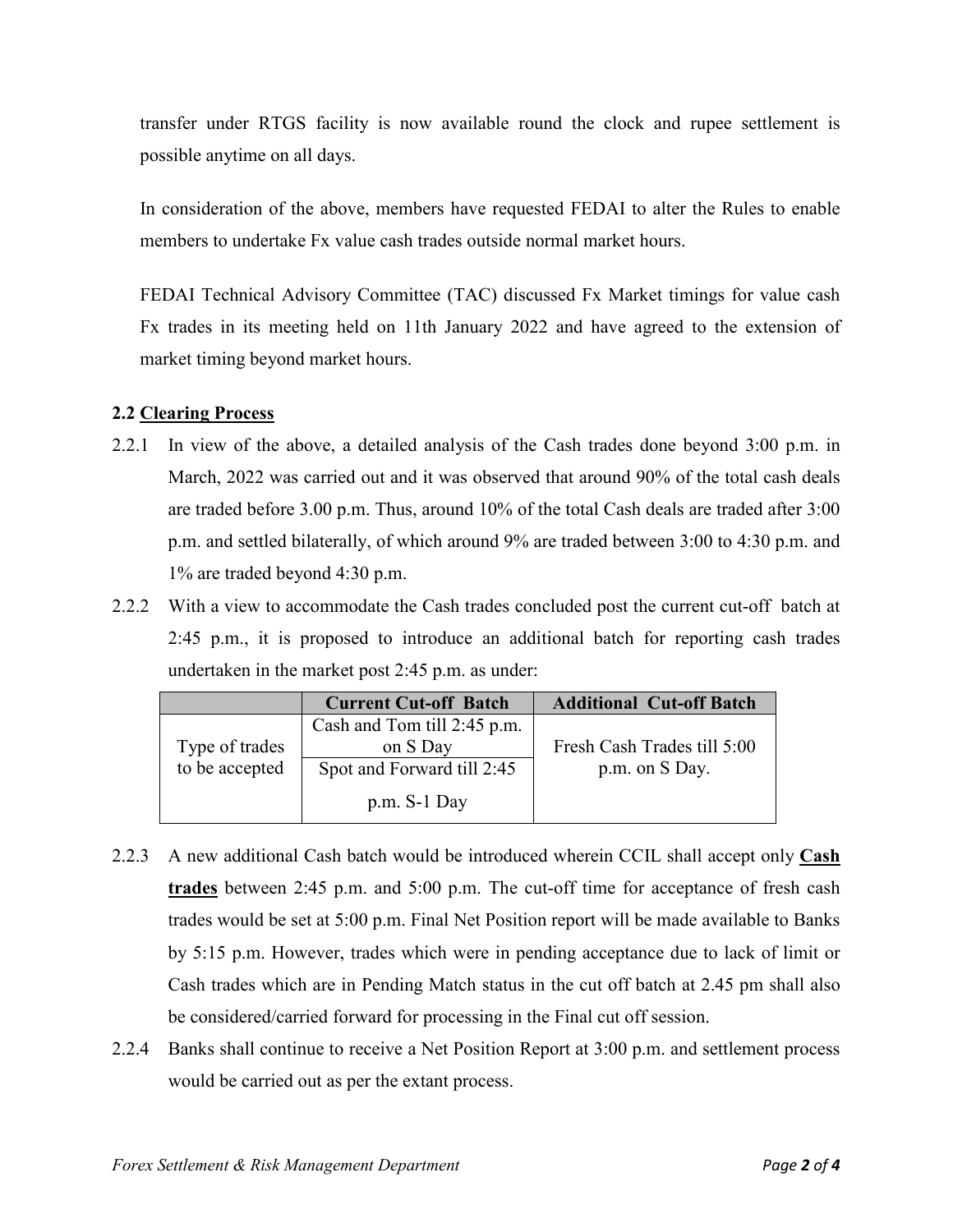#### **2.3 Risk Management Process**

- 2.3.1 Matched Trades are currently checked against the Exposure Limit availed by a member on an ongoing basis up to the cut-off time of 2:45 p.m. Trades that do not pass such Exposure check are rejected at cut-off, if not covered.
- 2.3.2 Going forward, with the introduction of additional Cash batch, fresh trades shall be subjected to exposure check against the available Exposure Limit after 3:00 p.m. Thus, there is a possibility that the available Exposure limit may be insufficient for the cash trades reported after 3:00 p.m.
- 2.3.3 Thus, it is proposed that as and when the netted obligations arising out of current netting session is received and/or paid, the exposure limit will be restored to the extent of obligations received, thereby helping members to report and settle more cash trades in CCIL that are otherwise settled bilaterally.
- 2.3.4 In the event of breach in Exposure Limit, Same day Pre-funding, reporting of I/O swap trades and off-set buy trade will continue to remain an avenue for covering such breaches.

#### **2.4 Settlement Process**

- 2.4.1 There will be no change in the Settlement Procedure. However, CCIL shall send the MT 204 (Direct Debit message) for USD payins and INR debit file to RBI twice i.e. after Netting Batch and then after the Additional Cash Batch. The final cut off time to receive all Payins will continue to be 8.30 PM IST. Banks have the option to remit payout after the Additional Cash Batch is out or separate payment instructions for Netting Batch and Additional Cash batch. Payouts in USD and INR will be made by CCIL as and when counter currency payin is received by CCIL as per current practice.
- 2.4.2 By introduction of an Additional Cash Batch, following benefits would be made available to member banks:
	- i. Will permit FII to execute late trades which the members can cover on the same day and report the same to CCIL.
	- ii. Increase in netting efficiency as more cash deals will be taken for net settlement.
	- iii. Optimum utilization of exposure limits assigned to Member banks
	- iv. Increase in Cash Cut off timing on FX-Swap Platform